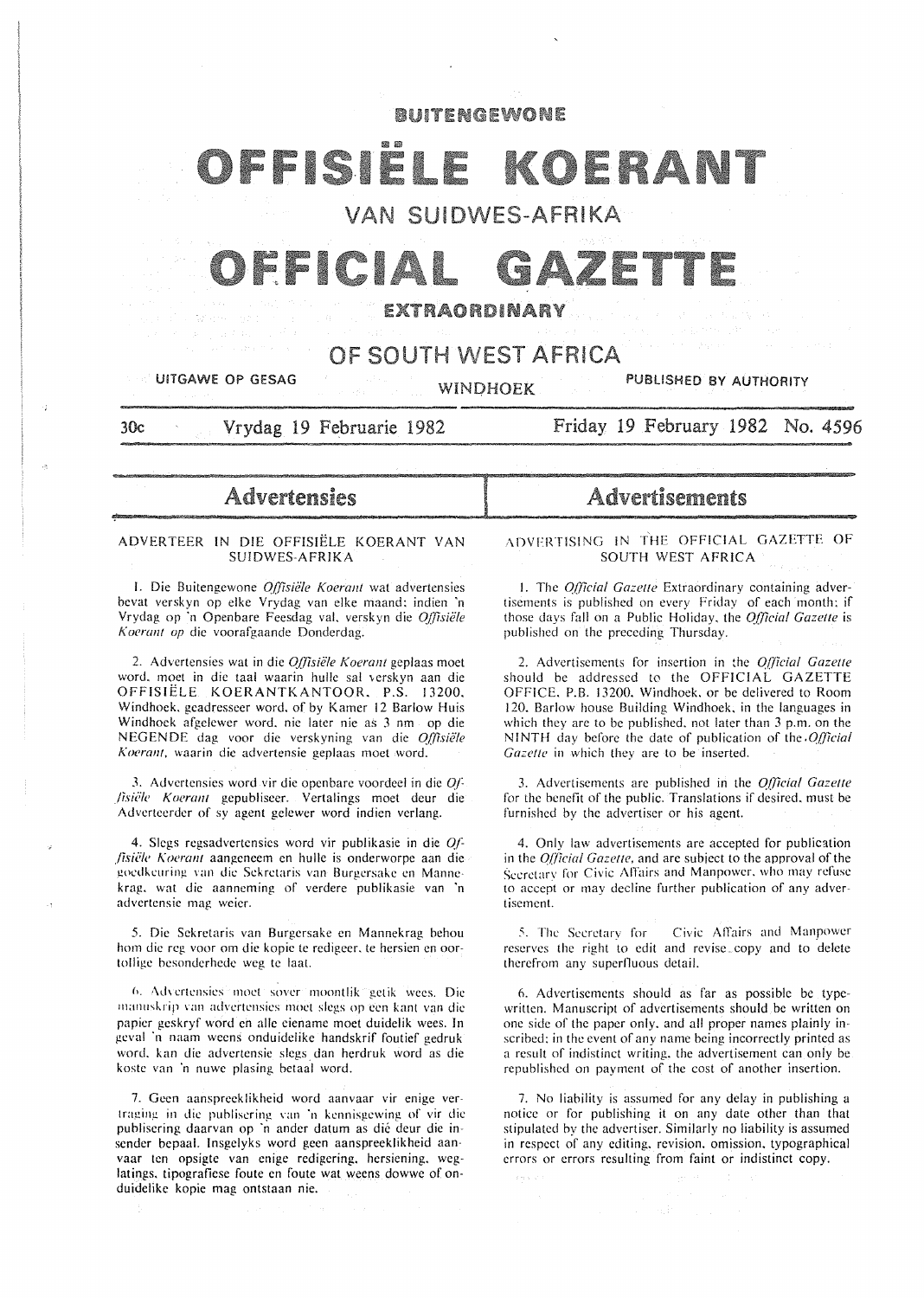8. Die insender word aanspreeklik gehou vir enige skadevergoeding en koste wat voortvloei uit enige aksie wat weens die publisering. hetsy met of sonder enige weglating, foute, onduidelikhede of in watter vorm ook al, van 'n kennisgewing teen die Administrateur-generaal ingestel word.

9. Die jaarlikse intekengeld op die *Offisiële Koerant* is R 12,50 posvry in hierdie Gebied en die Republiek van Suid-Afrika, verskrygbaar by die here Die Suidwes-Drukkery Beperk, Posbus 2196, Windhoek. Oorsese intekenaars moet posgcld vooruitbctaal. Enkel eksemplare van die *Q{fisie'le 1\0erant is* verkrygbaar van die here Die Suidwes-Drukkery Beperk, Posbus 2196, Windhoek, teen 30c per eksemplaar. Eksemplare word vir slegs twee jaar in voorraad gehou.

10. Die koste vir die plasing van kennisgewings is soos volg en is betaalbaar by wyse van tjeks, wissels, pos- of geldorders.:

#### LYS VAN VASTE TARIEWE

| Gestandaardiseerde kennisgewings |         | Tarief per<br>plasing |
|----------------------------------|---------|-----------------------|
| Oordrog van hesigheid            | $\cdot$ | R3.25                 |

| $UU$ urag van designeru $\ldots \ldots \ldots \ldots \ldots \ldots \ldots \ldots \ldots \ldots$ |       |
|-------------------------------------------------------------------------------------------------|-------|
|                                                                                                 | 6.00. |
|                                                                                                 | 5.00  |
| Boedelwettekennisgewings: Vorms J. 297, J. 295, J.                                              |       |
|                                                                                                 | 2.00  |
| Derdeparty-assuransie-eise om skadevergoeding                                                   | 2.50  |
| Insolvensiewet- en maatskappywettekennis-                                                       |       |
| gewings: J. 28, J. 29, Vorms 1 tot 9                                                            | 4.00  |

L.W.  $-$  Vorms 2 en  $6 -$  bykomstige verklarings volgens woordetaltabel. toegevoeg tot die basiesc tarief.

| Naamsverandering (vier plasings)                     | 25.00 |
|------------------------------------------------------|-------|
| Naturalisasiekennisgewings (insluitende 'n her-      |       |
|                                                      | 2.00  |
| Onopgeëiste geld $-$ slegs in die buitengewone Of-   |       |
| fisiële Koerant, sluitingsdatum 15 Januarie (per in- |       |
| skrywing van "naam, adres en bedrag")                | 0.80  |
|                                                      | 5.00  |
| Slumopruimingshofkennisgewings, per perseel          | 4.00  |
| Verlore lewensversekeringspolisse                    | 2.00  |

#### Nie gestandaardiseerdc kennisgewings

Maatsk appykennisgewings:

| Kort kennisgewings: Vergaderings, besluite,<br>aanbod van skikking, omskepping van maat-<br>skappy, vrywillige likwidasies, ens.: sluiting<br>van oordrag van lederegisters en/of verklarings |       |
|-----------------------------------------------------------------------------------------------------------------------------------------------------------------------------------------------|-------|
|                                                                                                                                                                                               | 11.00 |
| Dranklisensie kennisgewings (in buitengewone Of-<br>fisiële koerante, t.w. Junie/Tvl. Novem-<br>ber/Kaap. Januarie/OVS April/Natal) per                                                       |       |
|                                                                                                                                                                                               | 7.00  |
| Verklaring van dividende met profytstate, notas in-                                                                                                                                           |       |
|                                                                                                                                                                                               | 25.00 |
| Lang kennisgewings: Oordragte, veranderings met                                                                                                                                               |       |
| betrekking tot aandele of kapitaal, aflossings,                                                                                                                                               |       |
| besluite, vrywllige likwidasies                                                                                                                                                               | 37.00 |
| Handelsmerke in Suidwes Afrika                                                                                                                                                                | 11.00 |
| Likwidateurs en ander aangesteldes se kennisge-                                                                                                                                               |       |
|                                                                                                                                                                                               | 7.00  |

*Rate per* 

8. The advertiser will be held liable for all compensation and costs arising from any action which may be instituted against the Administrator-General as a result of the publication of a notice with or without any omission, errors. lack of clarity or in any form whatsoever.

9. The subscription for the *Q{ficial Gazette* is R 12,50 per annum. post free in this Territory and the Republic of South Africa. obtainable from Messrs. The Suidwes-Drukkery Limited, P.O. Box 2196. Windhoek. Postage must be prepaid by overseas subscribers. Single copies of the *Official Gazette* may be obtained from The Suidwes-Drukkery, Limited, P.O. Box 2196, Windhoek, at the price of 30c per copy. Copies are kept in stock for only two years.

10. The charge for the insertion of notices is as follows and is payable in the form of cheques, bills. postal or money orders:

# LIST OF FIXED TARIFF RATES

|                                                                                              | insertion<br>R |
|----------------------------------------------------------------------------------------------|----------------|
|                                                                                              | R3.25          |
|                                                                                              | 6.00           |
| Administration of Estates Acts notices: Forms J.                                             | 5.00           |
|                                                                                              | 2.00           |
| Third party insurance claims for compensation.<br>Insolvency Act and Company Acts notices: J | 2.50           |
|                                                                                              | 4.00           |

 $N.B.$  - Forms 2 and  $6$  - additional statements according to word count table. added to the basic tariff.

| Change of name (four insertions)                    | 25.00 |
|-----------------------------------------------------|-------|
| Naturalisation notices (including a reprint for the |       |
|                                                     | 2.00  |
| Unclaimed moneys -- only in the extraordinary       |       |
| Official Gazette, closing date 15 January (per en-  |       |
| try of "name, address and amount")                  | 0.80  |
|                                                     | 5.00  |
| Slum Clearance Court notices, per premises          | 4.00  |
|                                                     | 2.00  |
|                                                     |       |

#### Non-standardised notices

#### Company notices:

Standardised notices

| Short notices: Meetings, resolutions, offer of<br>compromise, conversion of company, voluntary<br>windings-up: closing of transfer or members'<br>registers and/or declaration of dividends | 11.00 |
|---------------------------------------------------------------------------------------------------------------------------------------------------------------------------------------------|-------|
| Liquor Licence notices (in extraordinary Gazettes,                                                                                                                                          |       |
| viz. June/Tyl. November/Cape.                                                                                                                                                               |       |
| January/O.F.S., April/Natal), per bilingual                                                                                                                                                 |       |
|                                                                                                                                                                                             | 7.00  |
| Declaration of dividend with profit statements, in-                                                                                                                                         |       |
|                                                                                                                                                                                             | 25.00 |
| Long notices: Transfers, changes in respect of                                                                                                                                              |       |
| shares or capital, redemptions, resolutions,                                                                                                                                                |       |
| voluntary liquidations                                                                                                                                                                      | 37,00 |
| Frade marks in South West Africa                                                                                                                                                            | 11.00 |
| Liquidator's and other appointees' notices                                                                                                                                                  | 7.00  |
|                                                                                                                                                                                             |       |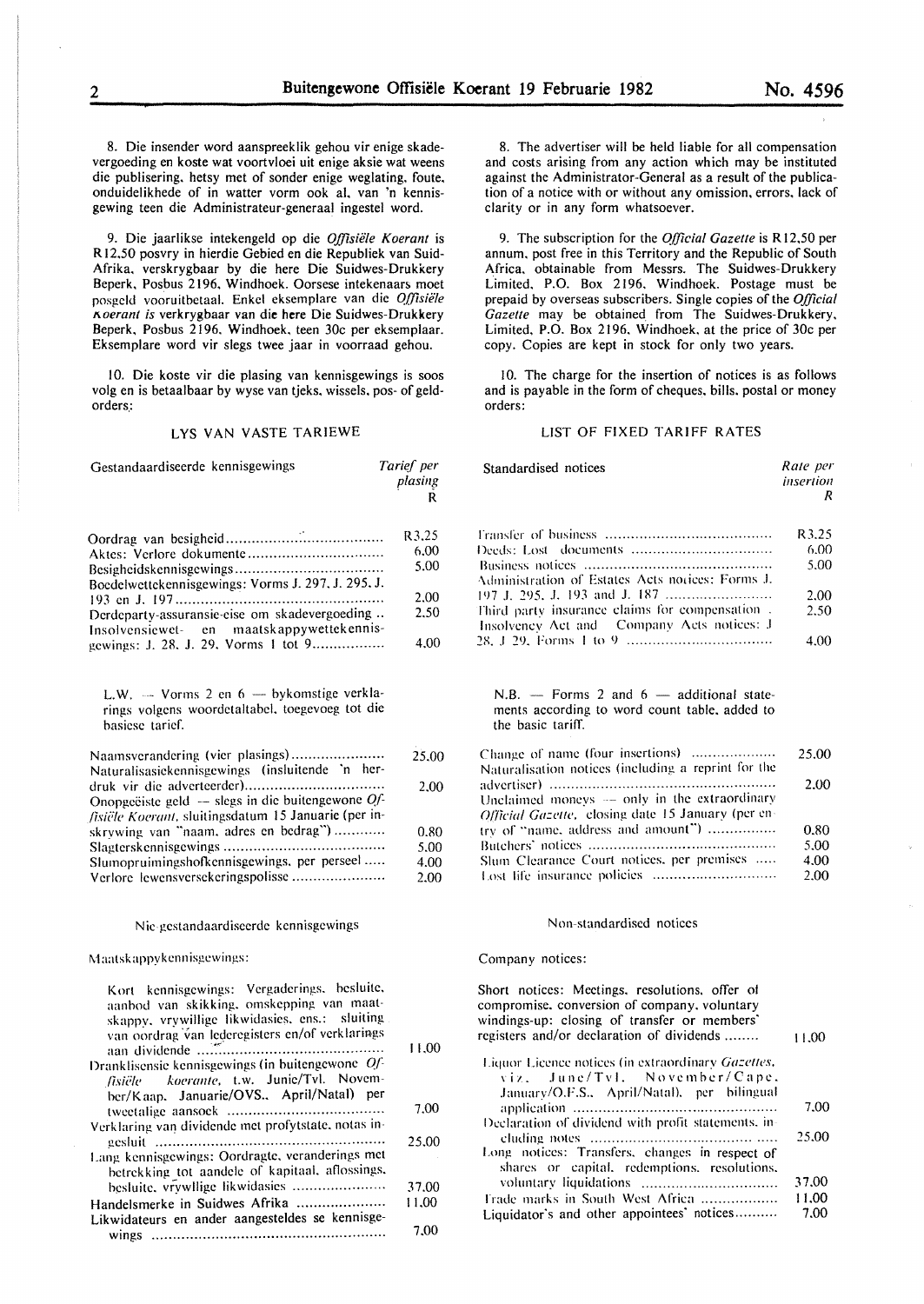Geregtelike en ander openbare verkope:

|                                        | 18.00  |
|----------------------------------------|--------|
| Openbare veilings, verkope en tenders: |        |
|                                        | 6.00   |
|                                        | 15.00  |
|                                        | -23.00 |

#### Orders van die Hof:

| Voorlopige en finale likwidasies of sekwe-    |       |
|-----------------------------------------------|-------|
|                                               | 14,00 |
| Vertalings of veranderings in kapitaal, same- |       |
| smeltings, aanbod van skikking                | 37.00 |
| Geregtelike besture, kurator bonis en soort-  |       |
| gelyke en uitgebreide bevel nisi              | 37.00 |
|                                               | 4.00  |
| Tersydestellings en afwysings van petisies (J |       |
|                                               | 4.00  |

II. Die koste vir die plasing van advertensies. behalwe die kennisgewings wat in paragraaf 10 genoem word, is teen die tarief van 56c per em dubbelkolom. (Gedeeltes van 'n em moet as volle cm bereken word).

<sup>1</sup> 12. Geen advertensie word geplaas nie tensy die koste vooruitbetaal is. Tjeks. wissels, pos- en geldorders moet aan die Sekretaris, Burgersake en Mannekrag betaalbaar gemaak word.

#### Vorm/Form J 187

#### **LIKWIDASIE- EN DISTRIBUSIEREKENING IN BESTORWE BOEDELS WAT TER INSAE LE**

lngevolge artikel 35(5) van Wet 66 van 1965, word hierby kennis gegee dat duplikate van die likwidasie- en distribusierekcnings (eerste en finale. *tensy anders vermeld)* in die hoedels hierondcr vermeld. in die kantore van die Meesters en Landdroste soos vermeld en gedurende 'n tydperk van 21 dac (of korter of Ianger *indien spesiaal vermeld)* vanaf gcmcldc datums of vanaf datum van publikasie hiervan. as dit later is, ter insae lê van alle persone wat daarby belang het.

Indien binne genoemde tydperk geen besware daarteen by die hetrokke Meesters ingcdien word nie. gaan die eksekuteurs oor tot die uitbetalings ingevolge gemelde rckenings.

346/81 - HAMBRECHT Friedrich Plaas Kumakams, distrik Malthoehe Maltahoehe Windhoek F.M. Oehl Posbus 3138, Windhoek.

76/75 - LIEBENBERG Barend Christiaan Plaas Hillendale, distrik Outjo Outjo Windhoek F.M. Oehl Posbus 3138, Windhoek.

432/81 - VAN ZYL Johannes Marthinus 910916 5002 106 Ons Tuiste Keetmanshoop Keetmanshoop Windhoek Volkskas Beperk Posbus 383 Pretoria.

528/81 - LOUW Wilhelmina Jacoba 380602 0006 00 0 Sauerstraat 62, Windhoek-Noord Windhoek Volkskas Beperk, Posbus 383 Pretoria 0001.

Sales in execution and other public sales:

| Public auctions, sales and tenders: |       |
|-------------------------------------|-------|
|                                     |       |
|                                     | 15.00 |
|                                     |       |

Orders of the Court:

| Provisional and final liquidations or sequestra- |       |
|--------------------------------------------------|-------|
|                                                  | 14.00 |
| Reductions or changes in capital mergers, offer  |       |
|                                                  | 37.00 |
| Judicial managements, curator bonis and          |       |
| similar and extensive rules nisi                 | 37.00 |
| Extension of return date                         | 4.00  |
| Supersessions and discharge of petitions (J      |       |
| 158).                                            |       |

11. The charge for the insertion of advertisements other than the notices mentioned in paragraph 10 is at the rate of 56c per em double column. (Fractions of a em to be reckoned as a em).

12. No advertisements are inserted unless the charge is prepaid. Cheques, drafts, postal orders or money orders must be made payable to. the Secretary, Civil Affairs and Manpower.

# **LIQUIDATION AND DISTRIBUTION ACCOUNTS IN DECEASED ESTATES LYING FOR INSPECTION**

In terms of section 35(5) of Act 66 of 1965. notice is hereby given that copies of the liquidation and distribution accounts (first an final. *unless otherwise stated)* in the estates specified below will be open for the inspection of all persons interested therein for a period of 21 days (or shorter or longer *if specially stated*) from the date specified or from the date of publication hereof. whichever may be the later. and at the offices of the Masters and Magistrates as stated.

Should no objection thereto be lodged with the Masters concerned during the specified period. the executors will proceed to make payments in accordance with the accounts.

451/81 - DE VILLIERS Jacobus Petrus 020305 5005 003 Kupferbergstraat 4, Eros, Windhoek Catharina Magretha de Villiers 060926 0009 004 30 Volkskas (S.W.A./Namibie) Beperk Posbus 383 Pretoria.

406/81 - OSTENDORF Karl Friedrich Wilhelm 04028/5001/107 Bohlmanstraat 83, Otjiwarongo Windhoek Volkskas Beperk Posbus 383 Pretoria 0001.

291/81 - LUTTIG Johannes Petrus 421022-5022-00-4 Grootfontein Anna Elizabeth Luttig (gebore Breedt) 450327- 0022-00-6 Grootfontein Windhoek Barclays National Bank Limited Trustee Branch P.O. Box 460 Windhoek.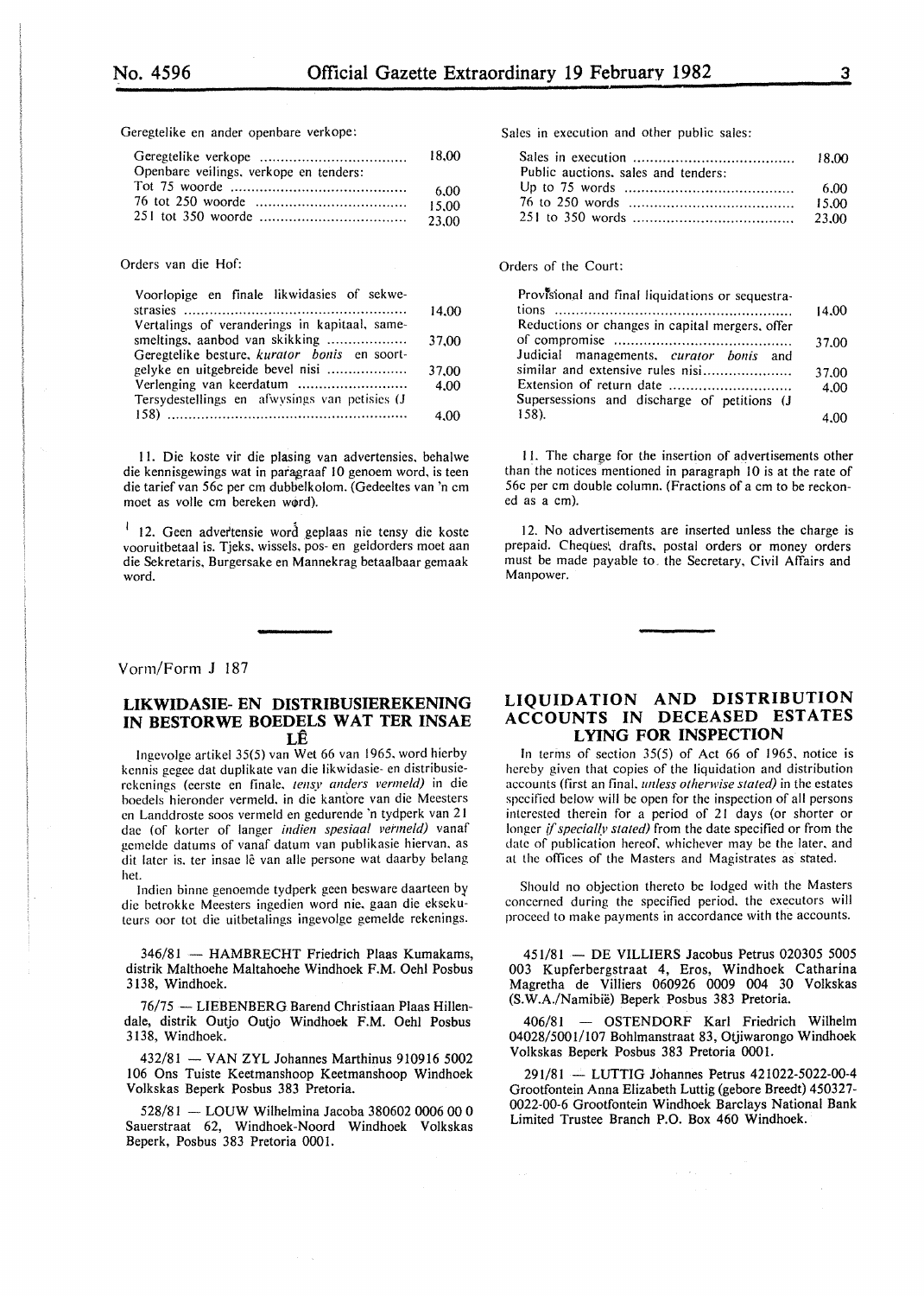2/81 - JESKE Erwin Jacob Wilhelm 260428-5015-00-1 Omaruru Omaruru Windhoek Barclays-Nasionale Bank Beperk Trustee-Tak Posbus 460, Windhoek.

434/81 - SHER ABE 250503/5039/00/3 Oshakati Elvira Nila Sher (born Battiston) 280210/0024/00/6 Oshakati Windhoek Barclays National Bank Limited<br>Trustee Branch P.O. Box 460 Windhoek.

Vorm/Form J 193

### KENNISGEWING AAN KREDITEURE IN **BESTORWE BOEDELS**

Alle persone wat vorderinge het teen die boedels hieronder vermeld, word hierby versoek om hul vorderinge by die betrokke eksekuteurs en binne 'n tydperk van 30 dae (of andersins soos aangedui) gereken vanaf die datum van publikasie hiervan in te lewer. Die inligting word verstrek in die volgorde: Boedelnommer, familienaam en voorname, geboortedatum, persoonsnommer, laaste datum, datum oorlede: nagelate eggenoot(note) se name, familienaam, geboortedatum en persoonsnommer: naam en adres van eksekuteurs of gemagtigde agent, tydperk toegelaat vir lewering van vorderings indien anders as 30 dae.

55/82 - VON DEWITZ Joachim Max August 16-11-1902 021116-5005-00-3 Farm Otjundu District Okahandja 19-1-1982 B.F. Friedrichsmeier Windhoek Board of Executors (PTY) Ltd. (Agent for executrix) P.O. Box 2319, Windhoek 30 days Windhoek S.W.A.

8/82 - BACHMANN Erna Minna Windhoek 20th November 1897 971120 003 10 4 Swakopmund 28 Desember 1981 Barclays National Bank Limited Trustee Branch P.O. Box 460 Windhoek.

Vorm/Form 297

#### KENNIS VIR VERKIESING VAN **EKSEKUTEURS EN/OF VOOGDE**

### VERKIESING VAN EKSEKUTEURS EN VOOGDE

Aangesien die Boedels van die Persone vermeld in onderstaande Bylae nie verteenwoordig is nie, word hierby deur Mccstcrs van die Hooggercgshowc van Suid Afrika aan belanghebbendes kennis gegee. dat byeenkomste ten opsigte van die verskillende Boedcls op die datums, tyc en plckke vermeld, gehou sal word met die doel om 'n Persoon of Persone te kies vir goedkeuring deur die onderskeie Meesters as geskik en bekwaam om deur hulle aangestel te word as Fksekuteurs of Voogde, na gelang van omstandighede.

In 'n stad waarin 'n Kantoor van 'n Meester is, word die hyecnkoms voor die Meester gchou en in andcr plekkc voor die Landdros.

L.W. -- Items aan die linkerkant met 'n \* gemerk, dui aan die verkicsing van 'n Voog: andersins word 'n Eksekutcur **gckics.** 

408/81 - BRUNS Harry Gerhard 0804175020002 Tsumeb Erica Bertha Bruns 0804175020002 Tsumeb Windhoek Barclays National Bank Limited Trustee Branch P.O. Box 460 Windhoek.

474/81 - TIBOOTH Gottfried Dietrich Plaas Gutenhoas distrik Keetmanshoop Elis Tibooth Keetmanshoop Windhoek F.M. Oehl Posbus 3138, Windhoek.

 $257/81$  -- MADSEN Elof Valdemar businessman of Gobabis second Gobabis Windhoek F.M. Oehl P.O. Box 3138. Windhoek.

# NOTICE TO CREDITORS IN DECEASED **ESTATES**

All persons having claims against the estates mentioned below are hereby called upon to lodge their claims with the executors concerned, within 30 days (or otherwise as indicated) calculated from the date of publication hereof. The information is given in the following order: Estate numer, surname and christian names, date of birth, identity number, last address, date of death; surviving spouse's names, surname date of birth and identity number; name and address of executor or authorised agent, period allowed for lodgement of claims if other than 30 days.

451/81 (S.W.A.) - DE VILLIERS Jacobus Petrus Windhoek 5-3-1902 020305 5005 00 3 Kupferbergstraat 4. Eros, Windhoek 24 Augustus 1981 Catharina Magretha de Villiers 26 September 1906 060926 0009 00 4 Volkskas (S.W.A./Namibië) Beperk Posbus 383 Pretoria.

#### NOTICE FOR ELECTION OF EXECUTORS AND/OR TUTORS.

#### **ELECTION OF EXECUTORS AND TUTORS**

The Estates of the Persons mentioned in the subjoined Schedule being unrepresented, interested, interested parties are hereby given notice by Masters of the Supereme Courts of South Africa, that meetings will be held in the several Estates at the dates. times and places specified. for the purpose of selecting some Person or Persons. for approval by the respective Masters, as fit and proper to be appointed by them as Executors or Tutors. as the case may be.

Meetings in 'n town in which there is a Master's Office, will be held before the Master: elsewhere thev will be held before the Magistrate.

 $N.B.$  -Items indicated by a  $*$  on the left hand side, denote the election of a Tutor: otherwise an Executor is to be elected.

40/82 -- BORN Angelina Magdalen Housewife 2 Jan 82 26/02/82 !Ovm Windhoek Meester.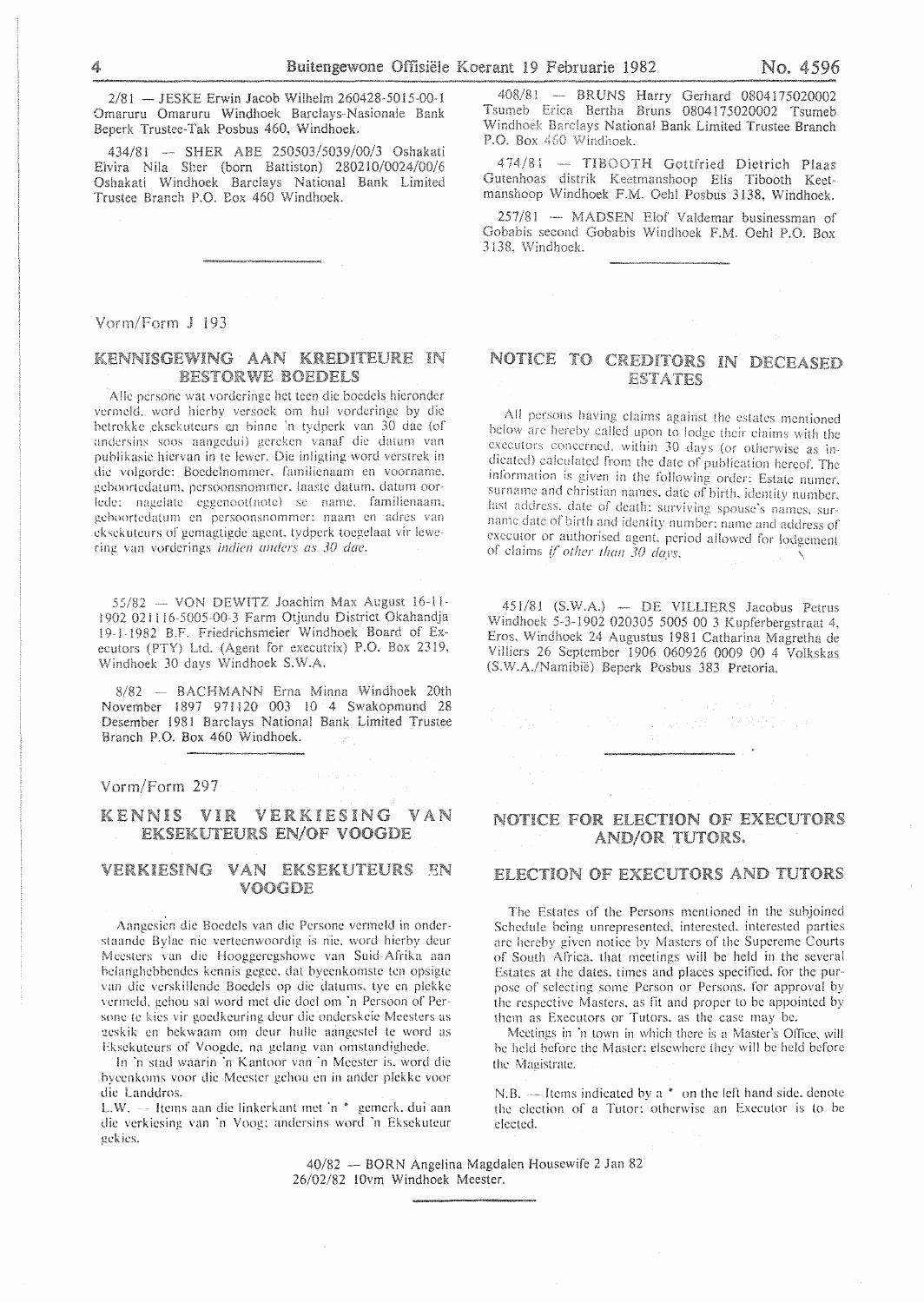Vorm/Form 519

# LIKWIDASIE EN DISTRIBUSIEREKENING IN BESTORWE BOEDEL WAT TER INSAE IJÊ

Ingevolge artikel 35 (5) van Wet 66 van 1965 word hierby kennis gegee dat die likwidasie- en distribusierekening in die Boedel in die Bylae vermeld in die kantore van die Meester van die Hooggeregshof en Landdros soos vermeld vir 'n van 21 dac vanaf die datum van publikasic hicrvan (of andersins soos aangedui) ter insae sal lê vir alle persone wat daarby belang het.

Indien geen besware daarteen by die Meester binne die gemelde tydperk ingedien word nie, sal die eksekuteur tot uitbetaling daarvolgens oorgaan.

## LIQUIDATION AND DISTRIBUTION ACCOUNT IN DECEASED ESTATE LYING **FOR INSPECTION**

In terms of section  $35$  (5) of Act 66 of 1965 notice is hereby given that the liquidation and distribution account in the Estate specified in the Schedule will be open for in the inspection of al! persons interested therin for a period of 21 days from the date qf publication hereof (or otherwise as indicated) at the oftices of the Master of the Supreme Court and Magistrate. as stated.

Should no objection thereto be lodged with the Master during the specified period. the Executor will proceed lo make payment in accordance therewith.

371/81 - NOELLE Kurt Heinz 271022 5041 00 5 Okahandja Eerste finale likwidasie en distribusie-rekening 19/02/82 Windhoek Okahandja Standard Bank SWA LTD. Trustee Branch P.O. Box 2164, Windhoek 9100.

#### Vorm/Form 2

BYEENKOMS VAN SKULDEISERS IN GESEKWESTREERDE BOEDELS OF MAAT-**SKAPPYE IN LIKWIDASIE** 

Ingevolge artikels 41 en 42 van die Insolvensiewet, 1936, ingevolgen in 182 van die Maatskappywer, 1926, en artikels 179 en 182 van die Maatskappywer, 1973, word hierby kennis gegee dat 'n byeenkoms van skuldeisers in die gesekwestreerde boedels of maatskappye in likwidasie hieronder vermeld, gehou sal word met aanduiding van die nommer van boedel/maatskappy; die naam en beskrywing van boedel/maatskappy; die datum, uur en plek van byeenkoms en die doel van byeenkoms.

In 'n plek waarin 'n kantoor van 'n Meester is, word die byeenkoms voor die Meester gehou en in ander plekke voor Landdros.

 $W18$  - INSOLVENT ESTATE JOHAN A JORDAAN W16/81 - INSOLVENT ESTATE W W CLEMENS  $W16$  Jordaan's Refrigeration Wednesday 3rd March 1982 at Wednesday 3rd March 1982 at 10.00 a.m. before the Master t/a/ Jordaan's Refrigeration Wednesday 3rd March 1982 at 10.00 a.m. before the Master of the Supreme Court, Windhoek Proof of Claims. Security Trust SWA (Pty) Ltd P.O. Box 3599 Windhoek 9000.

## MEETING OF CREDITORS IN SEQUESTRATED ESTATES OR COMPANIES BEING WOUND UP

Pursuant to sections 41 and 42 of the Insolvency Act, 1936, sections !79 and 182 of the Companies Act, 1926, and sections 339 and 366 of the Companies Act, 1973, notice is hereby given that a meeting of creditors will be held in the sequestrated estate or companies being wound op mentioned below, indicating the number of estate/company; the name and description of estate/company; the date, hour and place of meeting and the purpose of meeting.

Meetings in 'n place in which there is ' Master's Office, will be held before the Master; elsewhere they will be held oefore the Magistrate.

of the Supreme Court Windhoek Proof of Claims. Security Trust SWA (Pty) Ltd P.O. Box 3599 Windhoek 9000.

#### KENNISGEWING

Geliewe kennis te neem dat daar by die sitting in Maart 1982 van die Handelslisensiehof Otjiwarongo vir die Distrik Otjiwarongo aansoek gedoen sal word vir die oordrag van die Spuit- en Mineralewater Handelslisensies, tans gehou deur JURIE JOHANNES TERBLANCHE wie sake doen onder die naam en styl van OTJIWARONGO DRANKWINKEL te Erf Nr. 88, OTJIWARONGO na MARIA HELENA VISSER wie onder dieselfde naam en styl op dieselfde erf sal sake doen vir haar eie rekening.

DATEER EN GETEKEN TE OTJIWARONGO op hierdie 3de dag van FEBRUARIE 1982.

> A DAVIDS & KIE Prokureurs vir Applikant Posbus 11 OTJIW ARONGO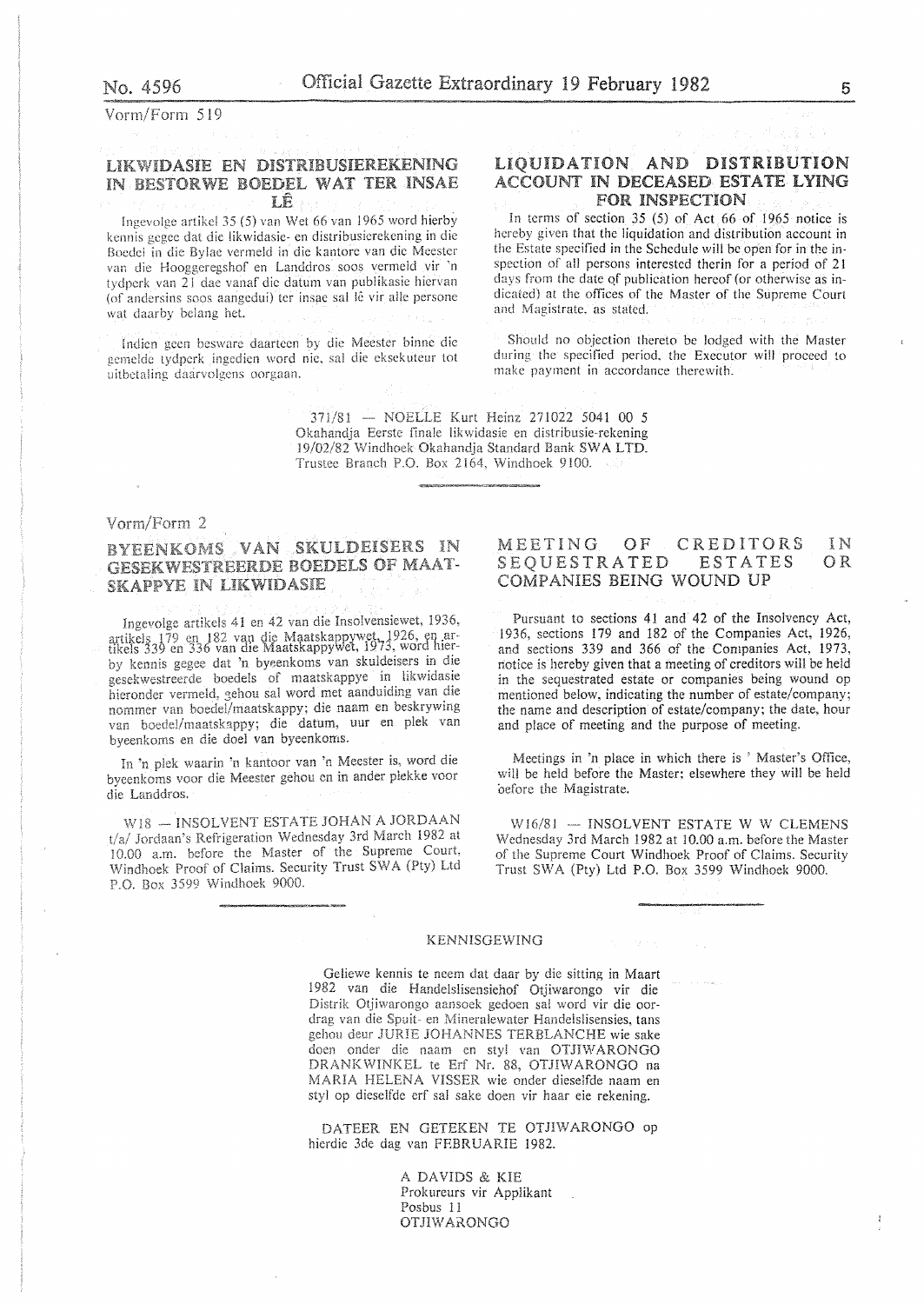# Vorm/Form 3 VERLENGING VAN TERMYN VIR INDIENING VAN LIKWIDASIE-, DISTRIBUSIE- OF KONTRI-BUSIEREKENINGS IN GESEK-<br>WESTREERDE BOEDELS OF WESTREERDE MAATSKAPPYE IN LIKWIDASIE

Ingevolge artikel 109(1) van die Insolvensiewet, 1936, en artikel 135(1) (c) van die Maatskappywet, 1926, word hierby kennis gegee dat kurators of likwidateurs van die gesekwestreerde boedels of maatskappye in likwidasie, na gelang van die geval hieronder vermeld voornemens is om na afloop van 'n termyn van 14 dae vanaf die datum van die publikasie hiervan, die betrokke Meesters om 'n verlenging van die termyne hieronder genoem, vir die indiening van likwidasie-, distribusie- of kontribusierekenings te versoek.

## EXTENSION OF TIME WITHIN WHICH TO LODGE LIQUIDATION ACCOUNTS AND<br>PLANS OF DISTRIBUTION OR **DISTRIBUTION** CONTRIBUTION IN SEQUESTRATED ESTATES OR COMPANIES BEING WOUND UP

Pursuant to section 109(1) of the Insolvency Act, 1936, and section 135 (1) (c) of the Companies Act, 1926, notice is hereby given that after the expiration of a period of 14 days as from the date of publication hereof, it is the intention of the trustees or liquidators, as the case may be, of the sequestrated estates or companies being wound up mentioned below, to apply to the respective Masters for an extension of time, as specified below, within which to lodge liquidation accounts and plans of distribution or contribution.

 $W9/81$  - INSOLVENT ESTATE A J HAYWARD 1981-07-29 1982-01-29 3 months Master of the Supreme Court Windhoek. Security Trust SWA (Pty) Ltd P.O. Box 3599 Windhoek 9000.

#### KENNISGEWING VAN OORDRAG VAN BESIGHEID

Kennis geskied hiermee dat daar by die eersvolgende Sitting van die Handelslisensiehof te Swakopmund vir die Distrik Swakopmund, aansoek gedoen sal word vir die oordrag van die Algemene Handelaars-, Restaurant, Spuit- en Minerale water-, Tabak-, Vars Produkte- en Smouslisensies tans gehou deur T J DUVENHAGE wie handel dryf onder die naam en sty! van BAMBI RESTAURANT te Erf Nr 217, Poststraat, Swakopmund aan M W THERON wie handel sal dryf onder die naam en sty! van BAMBI RESTAURANT & TAKE AWAY FOODS op dieselfde persele.

Gedateer te SW AKOPMUND hierdie 3de dag van Februarie 1982.

> R A SCHAAF Schaaf & Liebenberg Prokureurs vir die partye

Kaiser Wilhelmstraat Posbus 25 Swakopmund.

KENNISGEWING

# MUNISIPALITEIT OKAHANDJA KENNISGEWING NR. 31/1981 VERKOOP VAN ONBESETTE EIENDOM WAAROP DAAR VIR *S* JAAR GEEN BELASTING BETAAL IS NIE.

Kennisgewing geskied hiermee ooreenkomstig die bepalings van artikel 171 (I) van die M unisipale Ordonnansie nr. 13 van 1963 dat erf nr. 563 Okahandja geregistreer is in naam van H J van Eeden. Posbus 175 Trichardt.

Aangesien betalings reeds vir meer as vyf jaar teen erf nr. 563 agterstallig is. word 'n beroep op die geregistreerde eienaar gedoen om die agterstallige belastings saam met die rente daarop binne 3 maande na die datum van die laaste publikasie van hierdie kennisgewing te betaal.

By wanbetaling van die agterstallige belasting sal die eiendom per openbare veiling verkoop word.

> F.N. LAING STADSKLERK

Munisipalc Kantorc Posbus 15 OKAHANDJA 01.12.1981